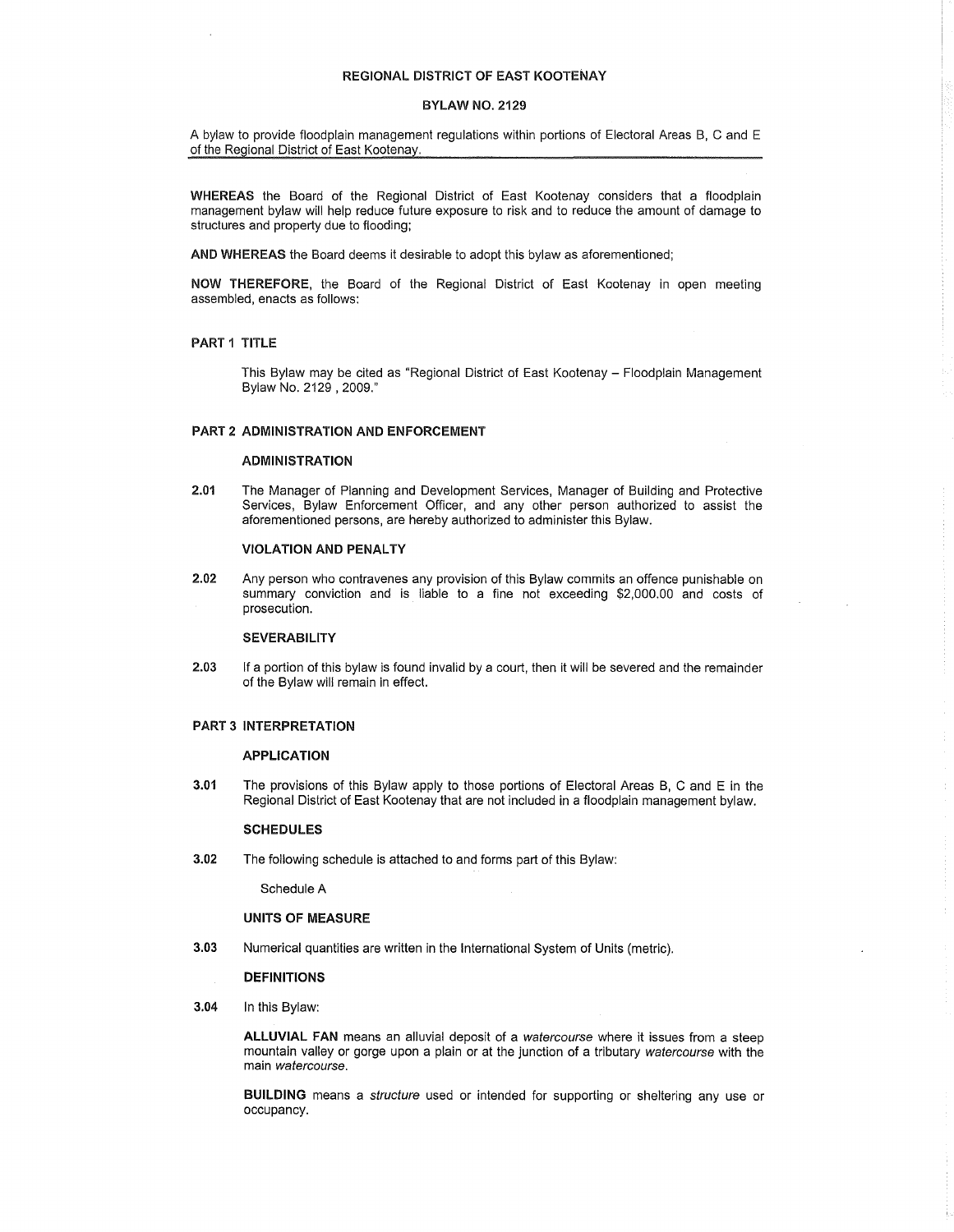DESIGNATED FLOOD means a flood, which may occur in any given year, of such magnitude as to equal a flood having a 200-year recurrence interval, based on a frequency analysis of unregulated historic flood records or by regional analysis where there is inadequate streamflow data available. Where the flow of a large watercourse is controlled by a major dam, the *designated flood* shall be set on a site specific basis.

DESIGNATED FLOOD LEVEL means the observed or calculated elevation for the designated flood, which is used in the calculation of flood construction level.

DWELLING UNIT means a habitable room or group of habitable rooms occupied or designed to be occupied by one or more persons, with facilities for living, sleeping, and cooking.

FLOOD CONSTRUCTION LEVEL or FLOOD LEVEL means a designated flood level plus an allowance for freeboard, or where a designated flood level cannot be determined, a specified height above an ordinary high water mark, natural ground elevation, or any obstruction that could cause ponding.

FLOODPLAIN means an area, which is susceptible to flooding from a watercourse, lake or other body of water and that is designated in section 4.01 of this Bylaw.

FLOODPLAIN SETBACK means the required minimum distance from the ordinary high water mark of a watercourse, lake, or other body of water to any landfill or structural support required to elevate a floor system or pad above the flood construction level, so as to maintain a floodway and allow for potential land erosion.

FREEBOARD means a vertical distance added to a designated flood level, used to establish a flood construction level.

HABITABLE AREA means any space or room, including a *manufactured home*, that is or can be used for dwelling purposes, business, or the storage of goods, which are susceptible to damage by floodwater.

HABITABLE ROOM means a room designed for living or sleeping, but does not include a bathroom, kitchen, storage room, laundry room, utility room, or closet.

MANUFACTURED HOME means any structure, whether ordinarily equipped with wheels or not, that is designed, constructed, or manufactured to be moved from one place to another by being towed or carried on its own chassis, and which contains one dwelling unit. A recreational vehicle is not a manufactured home.

NATURAL GROUND ELEVATION means the undisturbed ground elevation prior to site preparation.

ORDINARY HIGH WATER MARK means the visible high watermark of any lake, river, stream, or other body of water where the presence and action of the water are so common and usual and so long continued in all ordinary years, as to mark upon the soil of the bed of the body of water a character distinct from that of the banks thereof, in respect to vegetation, as well as in respect to the nature of the soil itself.

PAD means a surface on which blocks, posts, runners, or strip footings are placed for the purpose of supporting a manufactured home or habitable area.

QUALIFIED PROFESSIONAL means a professional engineer or professional geoscientist with experience or training in geotechnical study and geohazard assessments.

STANDARD DYKE means a dyke built to a minimum crest elevation equal to the flood construction level and meeting standards of design and construction approved by the Ministry of Environment and maintained by an ongoing authority such as a local government body.

STRUCTURE means anything built, placed or constructed that is fixed to, sunk into or supported by the soil or another structure, excluding fences, concrete footings, paved surfaces and retaining walls less than 1.5 m in height.

WATERCOURSE means any natural or man made depression with well defined banks and a bed 0.6 m or more below the surrounding land, serving to give direction to a current of water at least six months of the year, or having a drainage area of 2  $km<sup>2</sup>$  or more.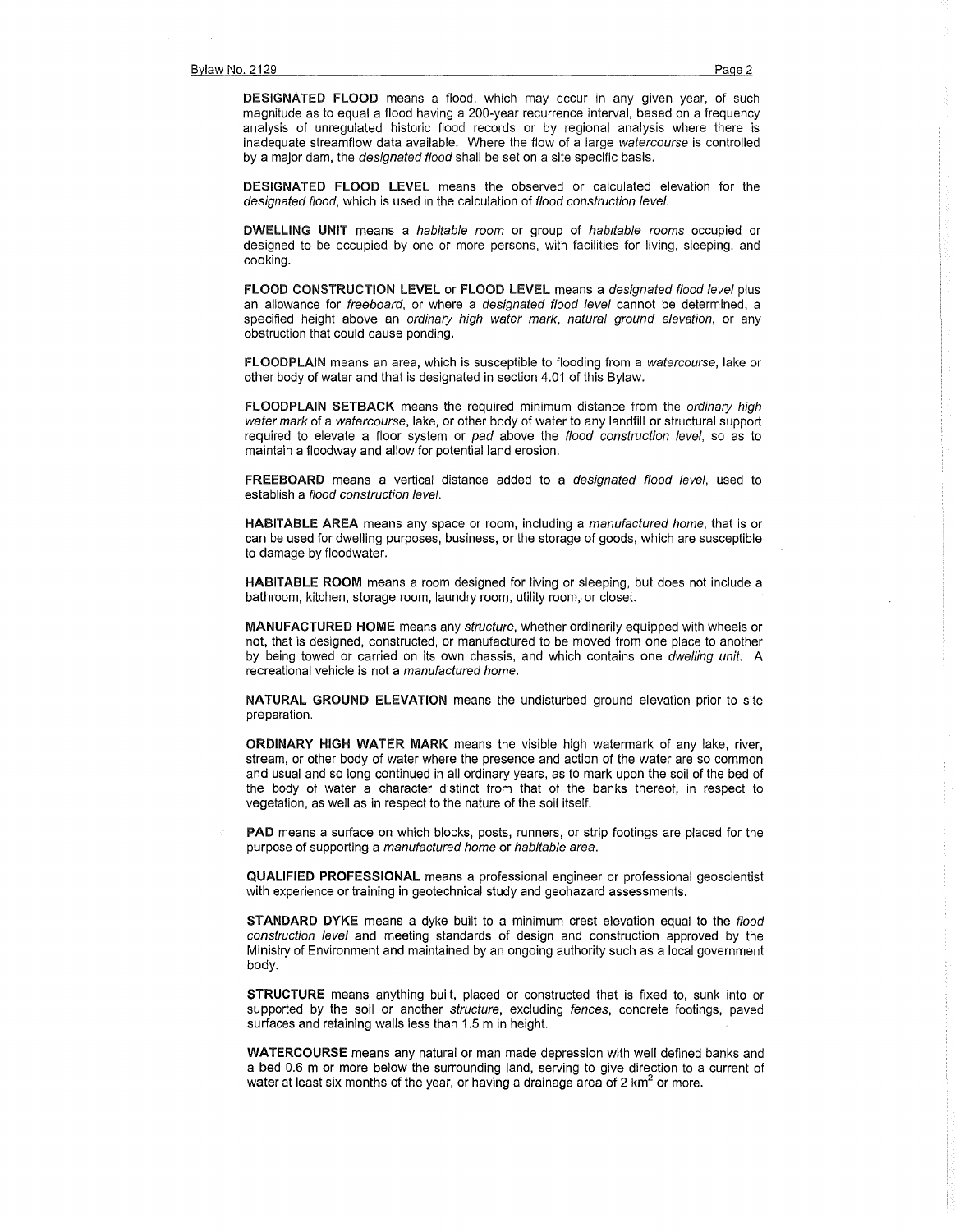#### PART 4 GENERAL REGULATIONS

#### FLOODPLAIN DESIGNATION

- 4.01 The following land is designated as floodplain:
	- (1) Land lower than the flood construction level specified in section 4.02 (1).
	- (2) Land within the floodplain setbacks specified in section 4.02 (2).

#### FLOODPLAIN SPECIFICATIONS

4.02 (1) Flood Construction Levels

The following elevations are specified as flood construction levels, except that where more than one *flood construction level* is applicable, the higher elevation shall be the flood construction level:

- (a) 3.0 metres above the ordinary high water mark of the Elk River, Kootenay River, Lussier River, Moyie River, Skookumchuck Creek, St. Mary River and Wigwam River;
- (b) 1.5 metres above the *ordinary high water mark* of any other watercourse;
- (c) 1.5 metres above the ordinary high water mark of a lake, marsh, or pond;
- (d) 1.0 metre above the natural ground elevation or 0.6 metres above any obstruction that could cause ponding; or the flood construction level specified in an engineer's report prepared under Section 56 of the Community Charter, whichever is the highest, for those areas specified within the Special Policy Area; or
- (e) 751.0 metres for land adjacent to Lake Koocanusa.
- (2) Floodplain Setbacks

The following distances are specified as *floodplain setbacks*, except that where more than one floodplain setback is applicable, the greater distance shall be the floodplain setback.

- (a) 30 metres from the ordinary high water mark of the Elk River, Kootenay River, Lussier River, Moyie River, Skookumchuck Creek, St. Mary River and Wigwam River;
- (b) 15 metres from the ordinary high water mark of any other watercourse;
- (c) 7.5 metres from the ordinary high water mark of a lake, marsh, or pond.

## PART 5 APPLICATION OF FLOODPLAIN SPECIFICATIONS

- 5.01 (1) Pursuant to the specified flood construction levels and floodplain setbacks of this Bylaw:
	- (a) The underside of any floor system, or the top of any pad supporting any space or room, including a manufactured home, that is used for dwelling purposes, business, or the storage of goods, which are susceptible to damage by floodwater shall be above the specified level; and
	- (b) Any landfill required to support a floor system or pad shall not extend within any setback from a watercourse or body of water specified by this Bylaw.
	- (2) Structural support or compacted landfill or a combination of both may be used to elevate the underside of the floor system or the top of the pad above the flood construction levels specified in section 4.02 (1). The structural support and landfill shall be protected against scour and erosion from flood flows, wave action, ice and other debris.
	- (3) The building inspector, or such person appointed by the Board of the Regional District may require that a British Columbia Land Surveyors certificate be required to verify compliance with the flood construction levels and floodplain setbacks specified in section 4.02 (1) and 4.02 (2). The cost of verification shall be assumed by the landowner.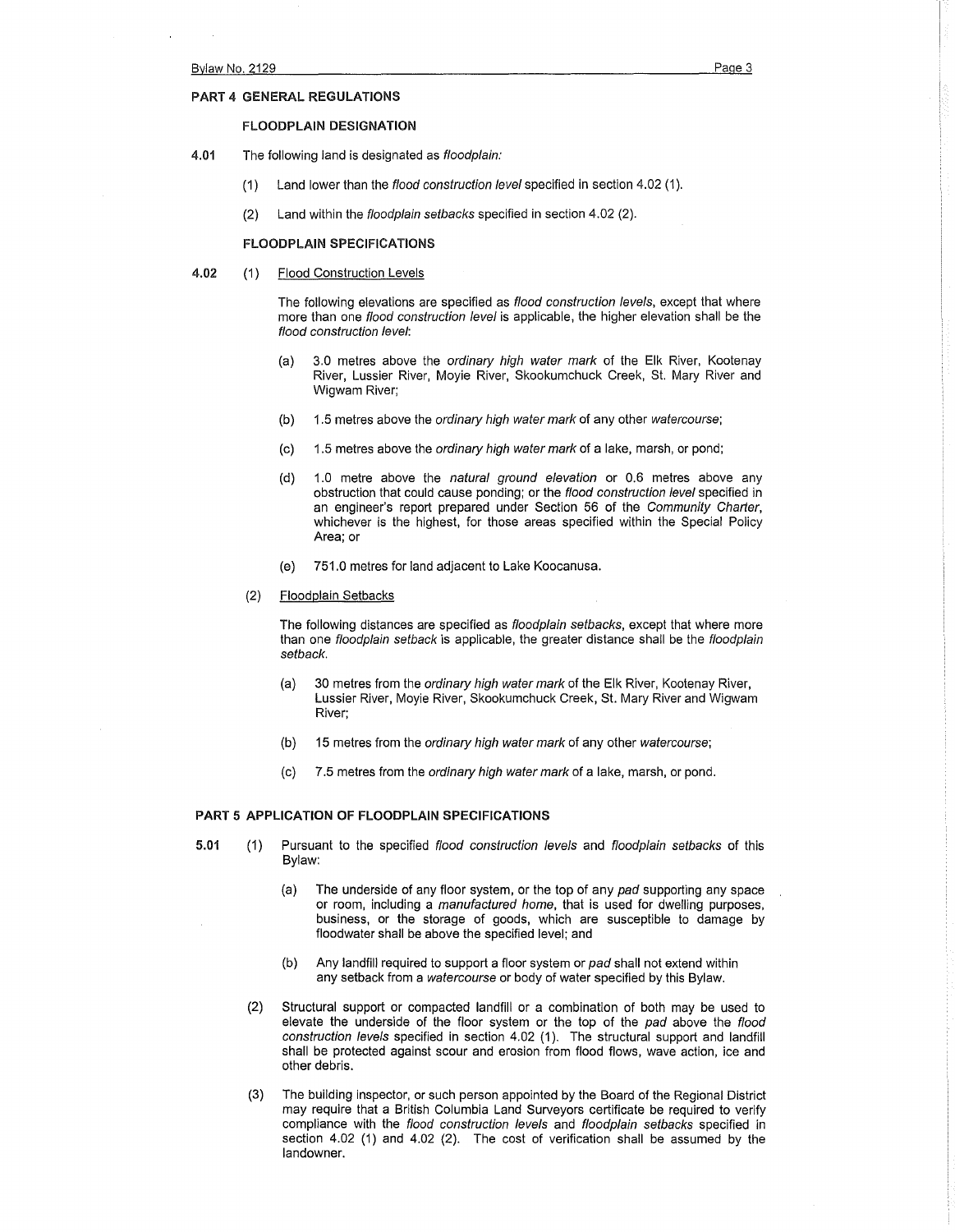## PART 6 SPECIAL POLICY AREA

- 6.01 (1) Development on land in the Special Policy Area is governed by Section 56 of the Community Charter and is subject to the minimum floodplain setback requirements identified in Section 4.02.
	- (2) Special Policy Areas include alluvial fans and debris torrent fans and areas adjacent to watercourses that are subject to high velocity flows and require the assessment of a qualified professional.
	- (3) General exemptions outlined in Part 7 apply to Special Policy Areas.

#### PART 7 EXEMPTIONS

#### GENERAL EXEMPTIONS

7.01 The general exemptions from the flood construction levels and floodplain setbacks are outlined in Schedule A of this Bylaw.

## SITE SPECIFIC EXEMPTIONS

7.02 An application by a property owner to the Regional District for a site-specific exemption or relaxation shall be completed upon a form provided by the Regional District and submitted in accordance with instructions on the application. Application may be made to vary either the required setback from or elevation above a watercourse or body of water.

## PART 8 NO REPRESENTATION

8.01 By the enactment, administration or enforcement of this Bylaw the Regional District does not represent to any person that any building or structure, including a manufactured home, located, constructed or used in accordance with the provisions of this Bylaw or in accordance with any advice, information, direction or guidance provided by the Regional District in the course of the administration of this Bylaw will not be damaged by flooding.

# PART 9 ·ADOPTION

## EFFECTIVE DATE OF BYLAW

9.01 This Bylaw is in force from the date of adoption.

READ A FIRST TIME the 9th day of January 2009. READ A SECOND TIME the 9<sup>th</sup> day of January 2009. READ A THIRD TIME the 9<sup>th</sup> day of January 2009.

ADOPTED the 9<sup>th</sup> day of January 2009.

nmar VIVI

**ADMINISTRATION**